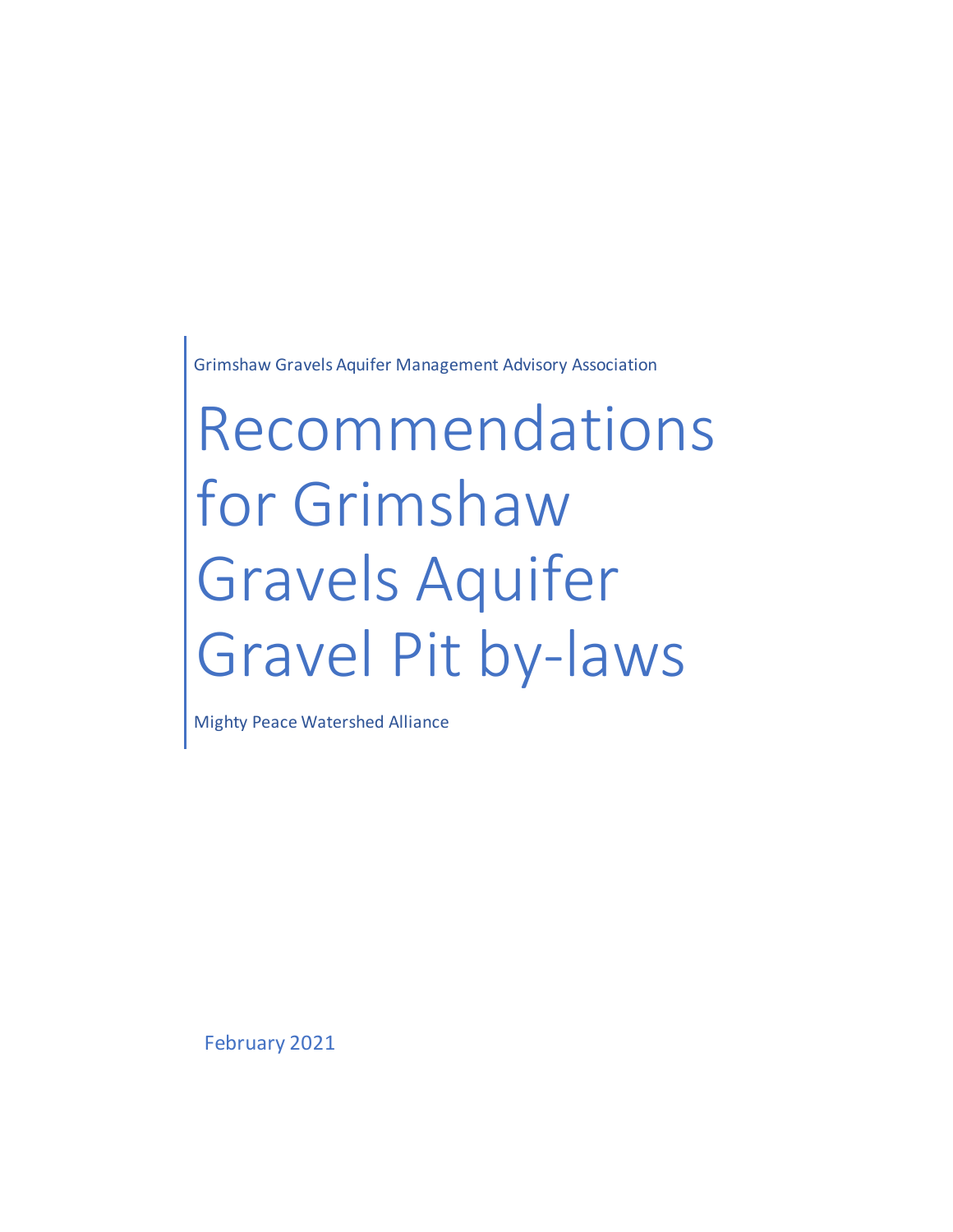In order to ensure consistent and appropriate aquifer protection throughout the Grimshaw Gravels Aquifer area, the following recommendations are presented. There is no intent for current by-laws to be tossed out but only for amendments to occur at the points indicated below to create consistency in regulations across the Grimshaw Gravels Aquifer area. In aligning their by-laws for Gravel Pit approval conditions (Development Permits), the municipalities on the Grimshaw Gravels Aquifer will create a stable and standard regulatory environment for gravel pit operators as well as consistent environmental protections. After reviewing the by-laws of the relevant municipalities, the Grimshaw Gravels Aquifer Management Advisory Association and the Mighty Peace Watershed Alliance recommend that municipalities update their development permit requirements, making any adjustments necessary to align with the following items.

- 1. Water Table
	- a. There should be a minimum of 3 metres between the high water table of the Grimshaw Gravel Aquifers and the bottom of the pit at all time as per the Alberta Environment and Parks standard.
- 2. Investigations
	- a. Applicant must prepare a hydrogeological site investigation conducted by a professional hydrogeologist.
- 3. Monitoring
	- a. Applicant must develop and comply with a monitoring plan that includes the installation and use of piezometers.
- 4. Drainage
	- a. Every gravel pit requires a drainage plan that addresses the full life-cycle of the project including construction, operation, reclamation and post-reclamation.
- 5. Plants
	- a. Asphalt Plants, Cold Mix Sites, Spraying of Gravel Box Liners, and Salt Mixing must occur outside of the pit excavation in area stripped of topsoil, but where a minimum of 2.75 meters (9.02 ft) of overburden or a synthetic liner exists. Independent verification of compaction must be provided. A surface drainage control system that includes a method of containment must be installed for the area of activity.
- 6. Miscellaneous
	- a. The developer shall provide information on the proposed methods to be used to eliminate potential for groundwater contamination.
- 7. External Review
	- a. Subdivision and development proposals located within the Grimshaw Gravels aquifer may be referred to the Grimshaw Gravels Aquifer Management Advisory Association for comment and advice at the discretion of the Development Officer.
- 8. Buffers
	- a. 30 metre (98.42 ft) setbacks are required from river sections that are relatively linear, 60 metre (196.85 ft) setbacks are required from river sections located on the outside of river bends and 20 metre (65.61 ft) setbacks are required from watercourses. These setbacks must be identified in the site plan submitted by the applicant.
- 9. Restriction Zones
	- a. New operations are restricted in preliminary well capture zones because gravel pit development and operations in well capture zones may contaminate groundwater. New